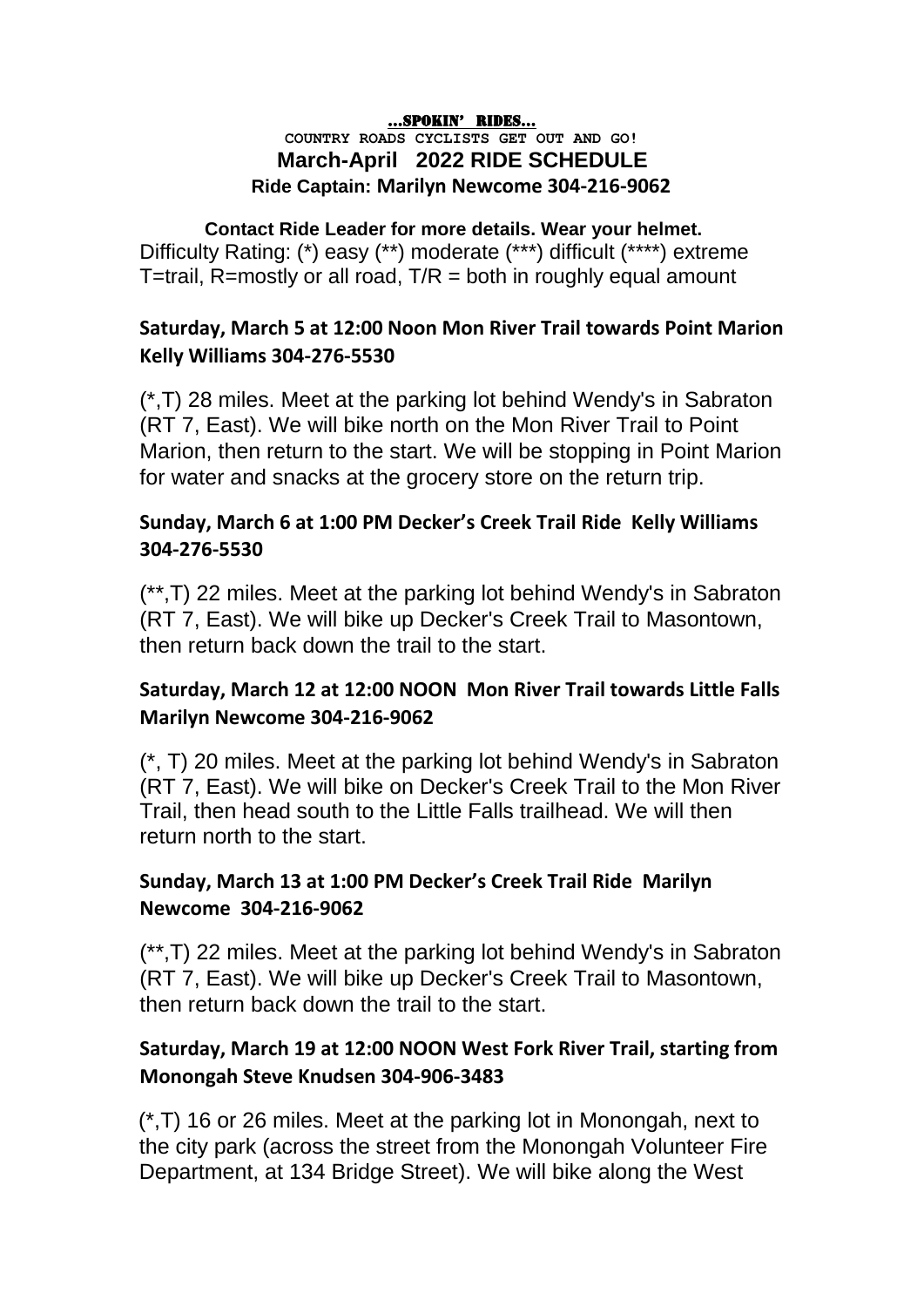Fork Trail to Shinnston, then return. Snacks available in Shinnston, and Shinnston also has a bike shop (Pike Street Bikes). Once we return to Monongah. Cyclists can continue to the Fairmont end, if they want some extra miles.

#### **Sunday, March 20 at 1:00 PM Mon Trail towards Little Falls Jennifer Previll 304-282-0218**

(\*, T) 20 miles. Meet at the parking lot behind Wendy's in Sabraton (RT 7, East). We will bike on Decker's Creek Trail to the Mon River Trail, then head south to the Little Falls trailhead. We will then return north to the start.

#### **Saturday, March 26 at 12:00 NOON Decker's Creek Trail to Reedsville Steve Knudsen 304-906-3483**

(\*\*,T) 34 miles. Meet at the parking lot behind Wendy's in Sabraton (RT 7, East). We will bike up Decker's Creek Trail to Reedsville, then return back down the trail to the start. We will plan on stopping at the Dairy Queen in Reedsville.

#### **Sunday, March 27 at 1:00 PM Mon River Trail towards Lake Lynn Dam Phil Slate 304-777-9663**

(\*,T) 34 miles. Meet at the parking lot behind Wendy's in Sabraton (RT 7, East). We will bike north on the Mon River Trail to Point Marion, then we will bike to the Lake Lynn Dam. We will be stopping in Point Marion for water and snacks at the grocery store on the return trip.

## **Saturday, April 2 at 12:00 NOON Decker's Creek Trail Ride, Karl Diefenbach 304-216-5169**

(\*\*,T) 22 miles. Meet at the parking lot behind Wendy's in Sabraton (RT 7, East). We will bike up Decker's Creek Trail to Masontown, then return back down the trail to the start.

#### **Sunday, April 3 at 1:00 PM Mount Morris Loop Mike Keane 304-376- 0604**

(\*\*, R) 20-30 miles. Meet at the Senior Center (yellow brick building) in Mount Morris. We will do a loop around the back roads of Mount Morris.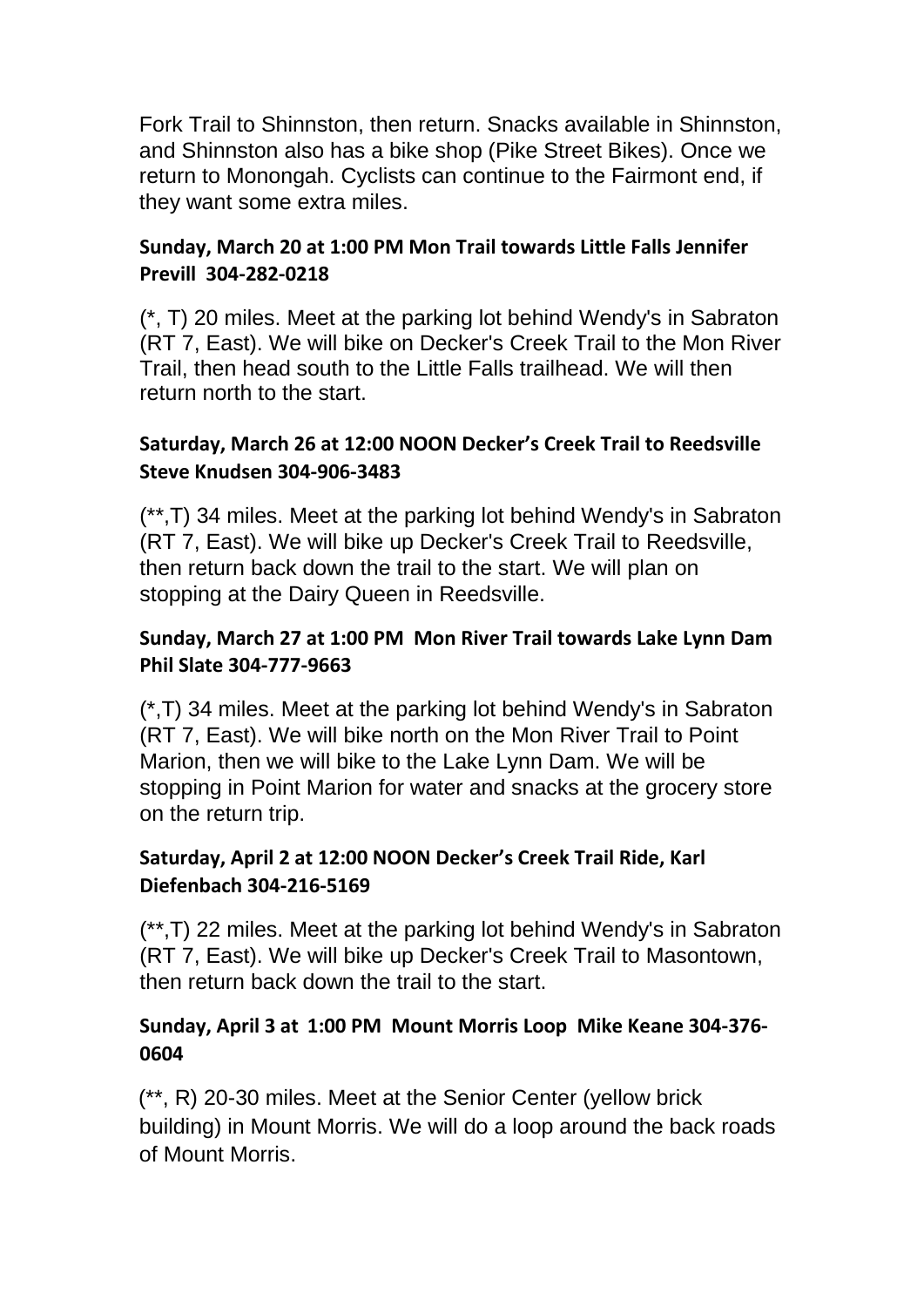#### **Saturday, April 9 at 12:00 Noon Mon Trail ART RIDE Kelly Williams 304- 276-5530**

(\*,T) 32 miles. Meet at the parking lot behind Wendy's in Sabraton (RT 7, East). We will bike north on the Mon River Trail to the state line, then return to south to Uffington. On the return trip, we will be stopping to examine all of the art displayed along the Mon River **Trail** 

## **Sunday, April 10 at 1:00 PM Mount Morris Loop Mike Keane 304-376- 0604**

(\*\*, R) 20-30 miles. Meet at the Senior Center (yellow brick building) in Mount Morris. We will do a loop around the back roads of Mount Morris.

## **Saturday, April 16 at 12:00 NOON Mount Morris Loop Rick Probst 443- 866-0237**

(\*\*, R) 20-30 miles. Meet at the Senior Center (yellow brick building) in Mount Morris. We will do a loop around the back roads of Mount Morris.

# **Sunday, April 17 at 1:00 PM Top Of Decker's Ride: the M and K Railroad Kelly Williams 304-276-5530**

(\*, T) 12 miles. Meet at the parking lot in Reedsville RT 92. We will bike up Decker's Creek Trail to the end, then return back down the trail to Masontown and back to the start. We will study the history of the Morgantown and Kingwood Railroad.

#### **Saturday, April 23 at 10:00 AM GAP: Connellsville to Ohiopyle Kelly Williams 304-276-5530**

(\*\*,T) 36 miles. Meet at the trailhead behind Martin's in Connellsville. From Morgantown, take RT 43, the Mon-Fayette Expressway (this is a toll road) to Uniontown. Continue on US -119 to Connellsville. About 1000 feet past the Sheetz, turn left into the Martin's parking lot, the trailhead parking is behind Martin's. We will bike on the GAP from Connellsville to Ohiopyle, with lunch in Ohiopyle, then return to Connellsville.